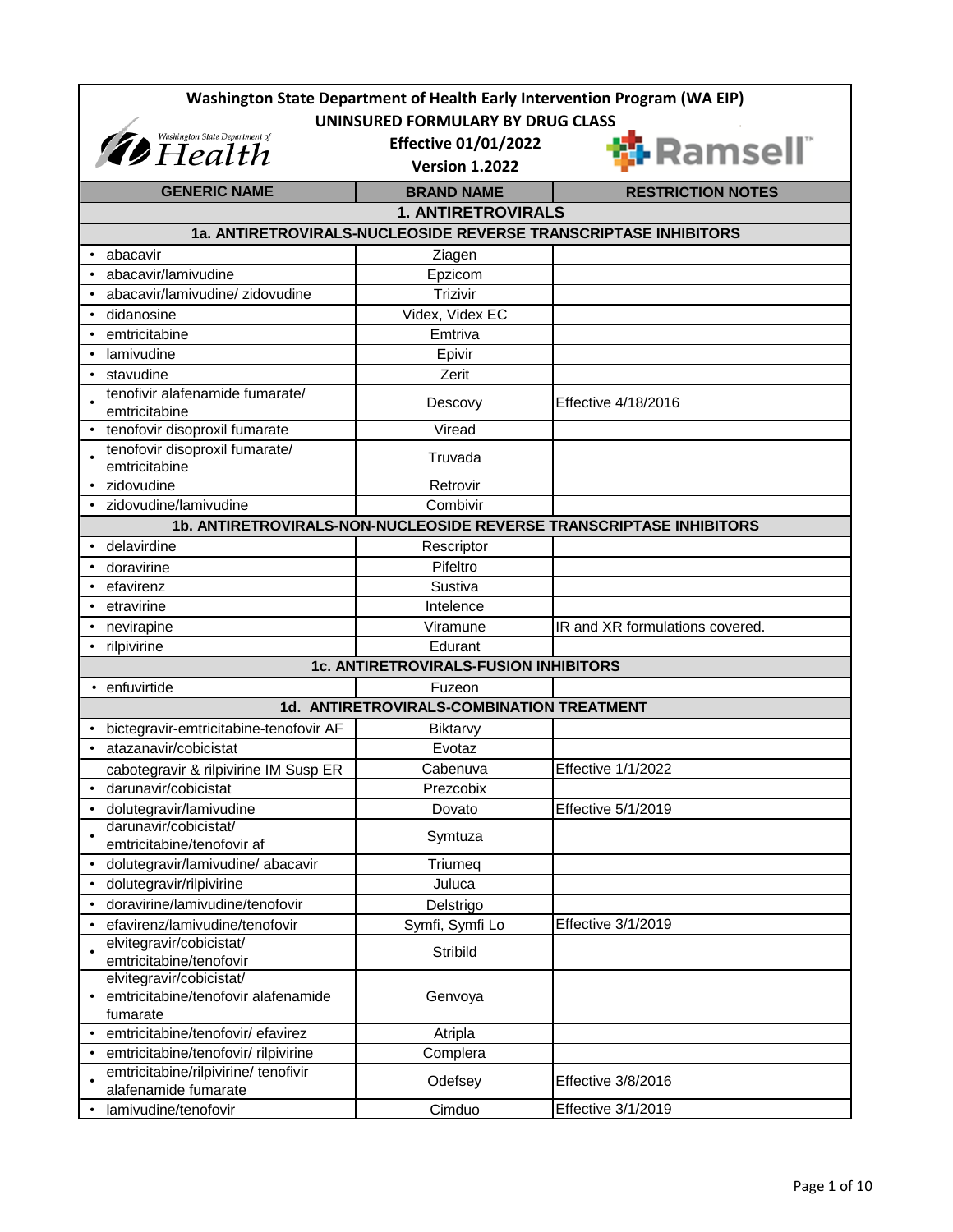| Washington State Department of Health Early Intervention Program (WA EIP)<br>UNINSURED FORMULARY BY DRUG CLASS |                                                                                                                                      |                                                                |                                                                                                                               |  |
|----------------------------------------------------------------------------------------------------------------|--------------------------------------------------------------------------------------------------------------------------------------|----------------------------------------------------------------|-------------------------------------------------------------------------------------------------------------------------------|--|
|                                                                                                                | <i><b><i>Ab</i></b> Health Cepartment of <b>Abb</b> Health</i><br><b>Effective 01/01/2022</b><br>i-Ramsell®<br><b>Version 1.2022</b> |                                                                |                                                                                                                               |  |
|                                                                                                                | <b>GENERIC NAME</b>                                                                                                                  | <b>BRAND NAME</b>                                              | <b>RESTRICTION NOTES</b>                                                                                                      |  |
|                                                                                                                |                                                                                                                                      | 1e. ANTIRETROVIRALS-PROTEASE INHIBITORS                        |                                                                                                                               |  |
|                                                                                                                | atazanavir                                                                                                                           | Reyataz                                                        |                                                                                                                               |  |
|                                                                                                                | atazanavir/cobicistat                                                                                                                | Evotaz                                                         |                                                                                                                               |  |
|                                                                                                                | darunavir                                                                                                                            | Prezista                                                       |                                                                                                                               |  |
|                                                                                                                | darunavir/cobicistat                                                                                                                 | Prezcobix                                                      |                                                                                                                               |  |
| $\bullet$                                                                                                      | fosamprenavir                                                                                                                        | Lexiva                                                         | Limited to 60 tablets per month without PA;<br>PA is required for qty >60 and requires<br>certified intolerance to ritonavir. |  |
| $\bullet$                                                                                                      | indinavir                                                                                                                            | Crixivan                                                       |                                                                                                                               |  |
| $\bullet$                                                                                                      | lopinavir/ritonavir                                                                                                                  | Kaletra                                                        | 25mg-100mg, 50mg-200mg, 100mg-<br>400mg/5ml solution                                                                          |  |
| $\bullet$                                                                                                      | nelfinavir                                                                                                                           | Viracept                                                       |                                                                                                                               |  |
| $\bullet$                                                                                                      | ritonavir                                                                                                                            | Norvir                                                         |                                                                                                                               |  |
|                                                                                                                | saquinavir mesylate                                                                                                                  | Invirase                                                       |                                                                                                                               |  |
|                                                                                                                | tipranavir                                                                                                                           | Aptivus                                                        |                                                                                                                               |  |
|                                                                                                                |                                                                                                                                      | 1f. ANTIRETROVIRALS-CCR5 CO-RECEPTOR ANTAGONISTS               |                                                                                                                               |  |
| Λ.                                                                                                             | maraviroc                                                                                                                            | Selzentry                                                      | Prior authorization required. Trofile™ assay<br>lab results must be faxed to Ramsell                                          |  |
|                                                                                                                |                                                                                                                                      | 1g. ANTIRETROVIRALS-INTEGRASE INHIBITORS                       |                                                                                                                               |  |
|                                                                                                                | dolutegravir                                                                                                                         | Tivicay                                                        |                                                                                                                               |  |
|                                                                                                                | raltegravir                                                                                                                          | Isentress, Isentress HD                                        |                                                                                                                               |  |
|                                                                                                                |                                                                                                                                      | 1h. ANTIRETROVIRALS-BOOSTING AGENTS                            |                                                                                                                               |  |
|                                                                                                                | cobicistat                                                                                                                           | Tybost                                                         |                                                                                                                               |  |
|                                                                                                                |                                                                                                                                      | 1i. ANTIRETROVIRALS-POST-ATTACHMENT INHIBITORS                 |                                                                                                                               |  |
| ٨                                                                                                              | ibalizumab-uiyk                                                                                                                      | Trogarzo                                                       | Prior authorization required. Supplemental<br>form and supporting lab results must be<br>faxed to Ramsell.                    |  |
|                                                                                                                |                                                                                                                                      | 1j. ANTIRETROVIRALS - gp 120 - DIRECTED ATTACHMENT INHIBITOR   |                                                                                                                               |  |
|                                                                                                                | fostemsavir                                                                                                                          | Rukobia                                                        | Effective 9/1/20                                                                                                              |  |
|                                                                                                                |                                                                                                                                      | 2. ANALGESICS (Oral and transdermal only)                      |                                                                                                                               |  |
|                                                                                                                |                                                                                                                                      | Most drugs in this FDA class are covered. Common examples are: |                                                                                                                               |  |
|                                                                                                                | <b>Nonsteroidal Anti-inflammatory Agents (NSAIDs)</b>                                                                                |                                                                |                                                                                                                               |  |
|                                                                                                                | diclofenac potassium                                                                                                                 | Voltaren                                                       |                                                                                                                               |  |
|                                                                                                                | diclofenac/misoprostol                                                                                                               | Arthrotec                                                      |                                                                                                                               |  |
|                                                                                                                | etodolac                                                                                                                             | Lodine                                                         |                                                                                                                               |  |
|                                                                                                                | ibuprofen                                                                                                                            | Motrin                                                         |                                                                                                                               |  |
|                                                                                                                | indomethacin                                                                                                                         | Indocin<br>Orudis                                              |                                                                                                                               |  |
|                                                                                                                | ketoprofen<br>ketorolac                                                                                                              | Toradol                                                        |                                                                                                                               |  |
|                                                                                                                | meloxicam                                                                                                                            | Mobic                                                          |                                                                                                                               |  |
|                                                                                                                | nabumetone                                                                                                                           | Relafen                                                        |                                                                                                                               |  |
|                                                                                                                | naproxen                                                                                                                             | Naprosyn                                                       |                                                                                                                               |  |
|                                                                                                                | oxaprozin                                                                                                                            | Daypro                                                         |                                                                                                                               |  |
|                                                                                                                | piroxicam                                                                                                                            | Feldene                                                        |                                                                                                                               |  |
|                                                                                                                | sulindac                                                                                                                             | Clinoril                                                       |                                                                                                                               |  |
|                                                                                                                | tolmetin                                                                                                                             | Tolectin                                                       |                                                                                                                               |  |
|                                                                                                                | celecoxib                                                                                                                            | Celebrex                                                       |                                                                                                                               |  |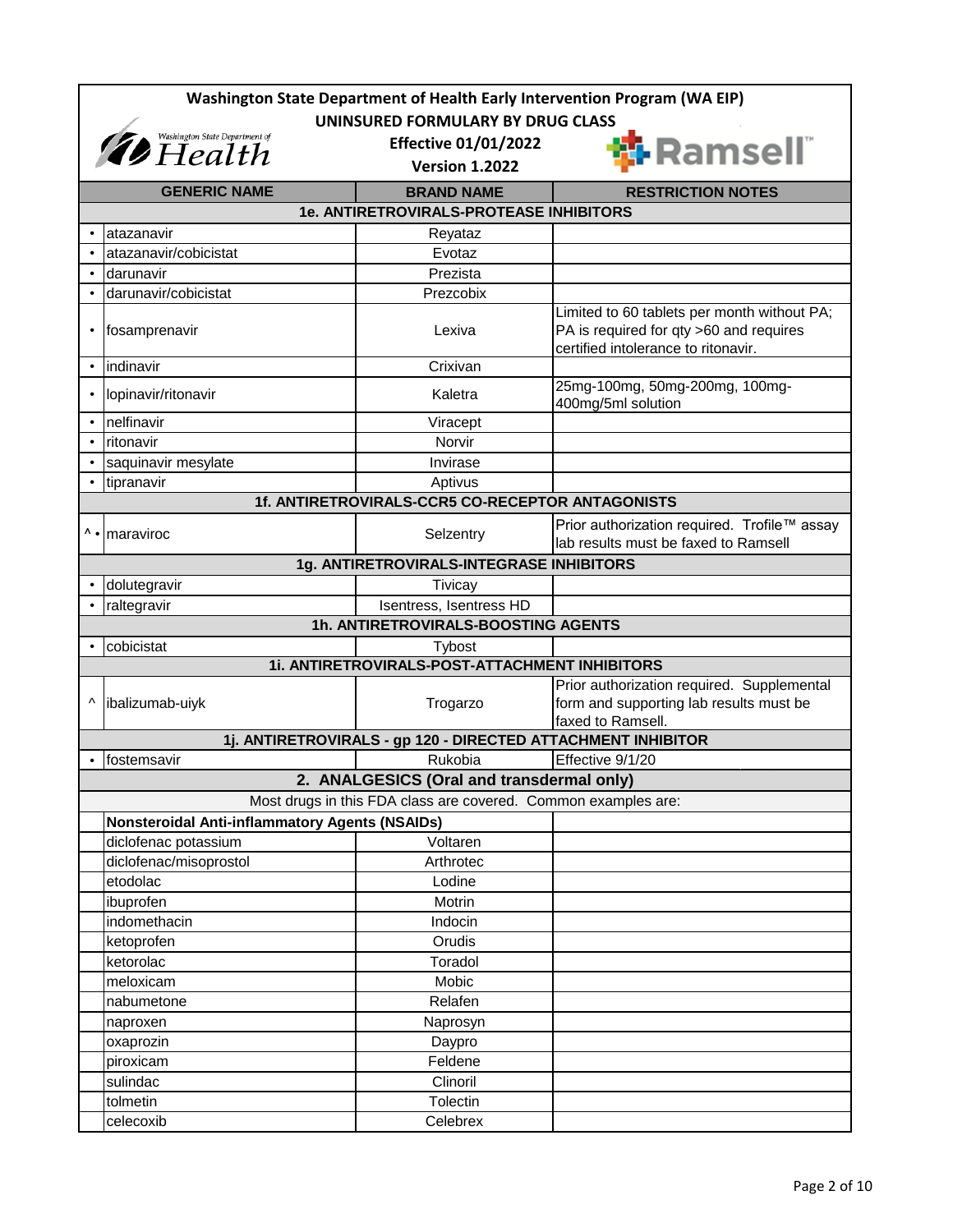| Washington State Department of Health Early Intervention Program (WA EIP) |                                                                |                                     |  |
|---------------------------------------------------------------------------|----------------------------------------------------------------|-------------------------------------|--|
| UNINSURED FORMULARY BY DRUG CLASS                                         |                                                                |                                     |  |
| Washington State Department of<br><i>Health</i>                           | <b>Effective 01/01/2022</b><br><b>Version 1.2022</b>           | <b>T</b> Ramsell"                   |  |
| <b>GENERIC NAME</b>                                                       | <b>BRAND NAME</b>                                              | <b>RESTRICTION NOTES</b>            |  |
|                                                                           | 2. ANALGESICS (Oral and transdermal only) - CONTINUED          |                                     |  |
| <b>Narcotics</b>                                                          |                                                                | Oxycontin & oxycodone removed from  |  |
|                                                                           |                                                                | formularly                          |  |
| acetaminophen w/ codeine                                                  | Tylenol with Codeine #3                                        |                                     |  |
| butalbital-acetaminophen-caffeine w/<br>codeine                           | Fioricet/Codeine                                               |                                     |  |
| butalbital-aspirin-caffeine w/codeine                                     | Fiorinal                                                       |                                     |  |
| codeine sulfate                                                           |                                                                |                                     |  |
| hydrocodone bitartrate                                                    | Zohdro ER                                                      |                                     |  |
| hydrocodone-acetaminophen                                                 | Norco, Lortab                                                  |                                     |  |
| hydrocodone-ibuprofen                                                     | Vicoprofen                                                     |                                     |  |
| hydromorphone                                                             | <b>Dilaudid</b>                                                |                                     |  |
| meperidine                                                                | Demerol                                                        |                                     |  |
| methadone                                                                 | Dolophine                                                      |                                     |  |
| morphine sulfate                                                          | Avinza, Kadian, MS Contin                                      |                                     |  |
| morphine sulfate/naltrexone                                               | Embeda                                                         |                                     |  |
| oxycodone HCI/APAP                                                        | Percocet                                                       |                                     |  |
| oxycodone HCl/aspirin                                                     | Percodan                                                       |                                     |  |
| oxymorphone HCI                                                           | Opana, Opana ER                                                |                                     |  |
| tapentadol SR                                                             | Nucynta ER                                                     |                                     |  |
| tramadol HCI                                                              | Ultram, Ultram ER                                              |                                     |  |
| tramadol HCI/APAP                                                         | <b>Ultracet</b>                                                |                                     |  |
| fentanyl patches                                                          | Duragesic                                                      |                                     |  |
| fentanyl sublingual spray                                                 | Subsys                                                         |                                     |  |
| fentanyl citrate buccal tab                                               | Fentora                                                        |                                     |  |
| fentanyl citrate buccal soluble film                                      | Abstral                                                        |                                     |  |
| fentanyl citrate lollipop                                                 | Actig                                                          |                                     |  |
| pregabalin                                                                | Lyrica                                                         |                                     |  |
|                                                                           | <b>3. ANTIANXIETY AGENTS</b>                                   |                                     |  |
|                                                                           | Most drugs in this FDA class are covered. Common examples are: |                                     |  |
| <b>Benzodiazepines</b>                                                    |                                                                |                                     |  |
| alprazolam                                                                | Xanax, Xanax XR                                                |                                     |  |
| clorazepate                                                               | Tranxene                                                       |                                     |  |
| diazepam                                                                  | Valium                                                         |                                     |  |
| lorazepam                                                                 | Ativan                                                         |                                     |  |
| oxazepam                                                                  | Serax                                                          |                                     |  |
| <b>Other Antianxiety Agents</b>                                           |                                                                |                                     |  |
| buspirone                                                                 | <b>Buspar</b>                                                  |                                     |  |
| hydroxyzine                                                               | Vistaril                                                       |                                     |  |
| meprobamate                                                               |                                                                |                                     |  |
|                                                                           | 4. ANTIBIOTICS                                                 |                                     |  |
| amoxicillin                                                               | Amoxil                                                         |                                     |  |
| amoxicillin/potassium clavulanate                                         | Augmentin                                                      |                                     |  |
| ampicillin                                                                |                                                                |                                     |  |
| azithromycin                                                              | Zithromax                                                      | Z-pak units removed from formulary. |  |
| ceftriaxone                                                               | Rocephin                                                       |                                     |  |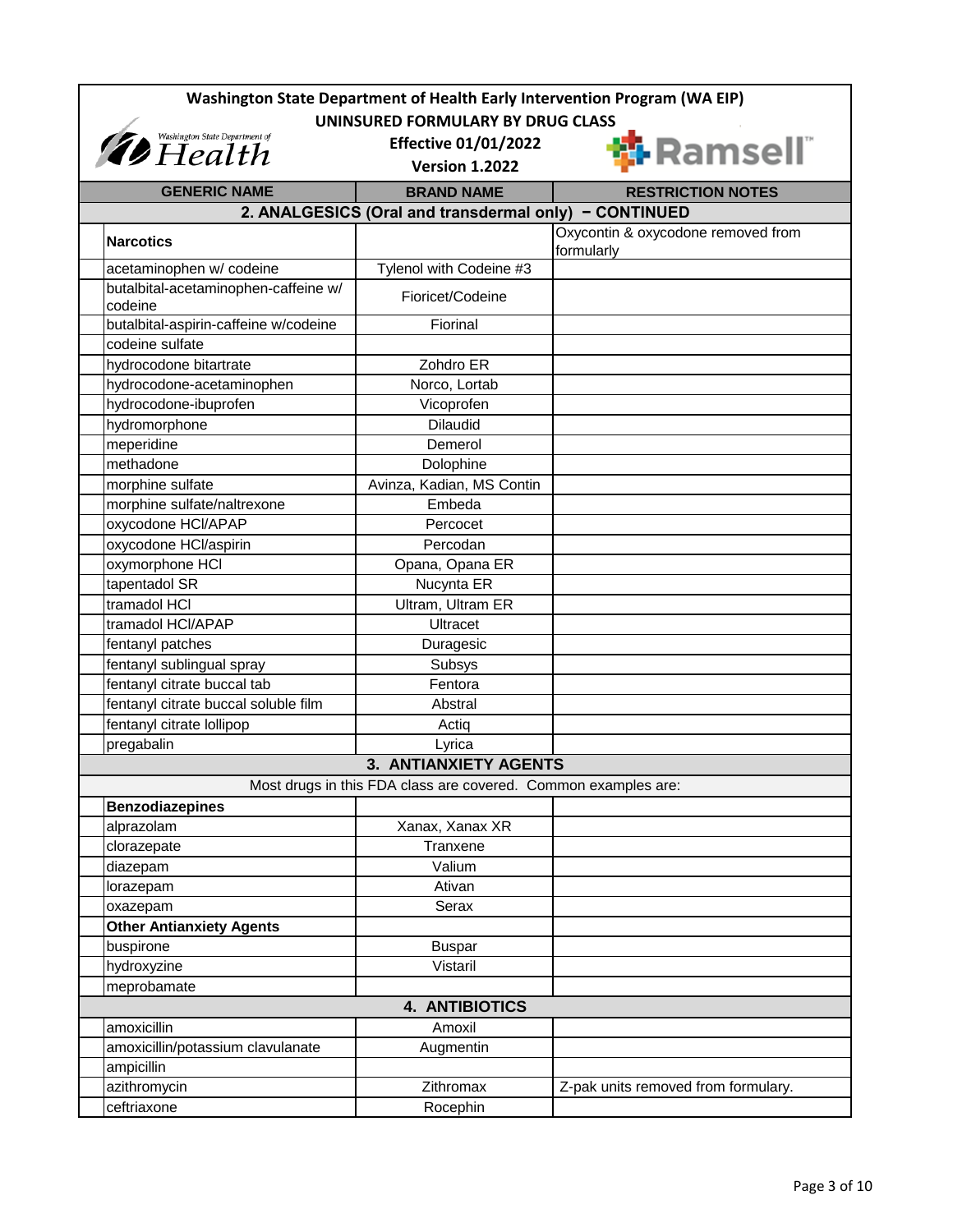| Washington State Department of Health Early Intervention Program (WA EIP) |                                                                |                          |  |
|---------------------------------------------------------------------------|----------------------------------------------------------------|--------------------------|--|
| UNINSURED FORMULARY BY DRUG CLASS                                         |                                                                |                          |  |
| <i>Thealth</i> Washington State Department of                             | <b>Effective 01/01/2022</b>                                    |                          |  |
|                                                                           | <b>Version 1.2022</b>                                          |                          |  |
| <b>GENERIC NAME</b>                                                       | <b>BRAND NAME</b>                                              | <b>RESTRICTION NOTES</b> |  |
|                                                                           | <b>4. ANTIBIOTICS - CONTINUED</b>                              |                          |  |
| cephalexin                                                                | Keflex                                                         |                          |  |
| cefpodoxime                                                               | Vantin                                                         |                          |  |
| ciprofloxacin                                                             | Cipro                                                          |                          |  |
| clarithromycin                                                            | <b>Biaxin</b>                                                  |                          |  |
| clindamycin                                                               | Cleocin                                                        |                          |  |
| clofazimine                                                               | Lamprene                                                       |                          |  |
| dicloxacillin                                                             |                                                                |                          |  |
| doxycycline                                                               | Vibra-tabs                                                     |                          |  |
| erythromycin                                                              | Ery-Tab                                                        |                          |  |
| ethambutol                                                                | Myambutol                                                      |                          |  |
| isoniazid                                                                 |                                                                |                          |  |
| levofloxacin                                                              | Levaquin                                                       |                          |  |
| moxifloxacin                                                              | Avelox                                                         |                          |  |
| mupirocin                                                                 | Bactroban                                                      |                          |  |
| ofloxacin                                                                 | Floxin                                                         |                          |  |
| penicillin                                                                | Veetids, Bicillin L-A                                          |                          |  |
| pyrazinamide                                                              |                                                                |                          |  |
| rifabutin                                                                 | Mycobutin                                                      |                          |  |
| rifampin                                                                  | Rifadin                                                        |                          |  |
| tetracycline                                                              |                                                                |                          |  |
| trimethoprim                                                              |                                                                |                          |  |
| trimethoprim/sulfamethoxazole                                             | Bactrim, Septra, Cotrim                                        |                          |  |
| vancomycin (oral)                                                         | $\overline{V}$ ancocin                                         |                          |  |
|                                                                           | <b>5. ANTIDEPRESSANTS</b>                                      |                          |  |
|                                                                           | Most drugs in this FDA class are covered. Common examples are: |                          |  |
| <b>Selective Serotonin Receptor Inhibitors (SSRIs):</b>                   |                                                                |                          |  |
| citalopram                                                                | Celexa                                                         |                          |  |
| fluoxetine                                                                | Prozac                                                         |                          |  |
| fluvoxamine                                                               | Luvox                                                          |                          |  |
| paroxetine                                                                | Paxil                                                          |                          |  |
| sertraline                                                                | Zoloft                                                         |                          |  |
| venlafaxine                                                               | Effexor                                                        |                          |  |
| <b>Tricyclic Antidepressants (TCAs):</b>                                  |                                                                |                          |  |
| amitriptyline                                                             | Elavil                                                         |                          |  |
| clomipramine                                                              | Anafranil                                                      |                          |  |
| desipramine                                                               | Norpramin                                                      |                          |  |
| doxepin                                                                   | Silenor                                                        |                          |  |
| imipramine                                                                | Tofranil                                                       |                          |  |
| nortriptyline                                                             | Pamelor                                                        |                          |  |
| <b>Serotonin Modulators</b>                                               |                                                                |                          |  |
| vilazodone                                                                | Viibryd                                                        |                          |  |
| nefazodone                                                                | Serzone                                                        |                          |  |
| trazodone, trazodone SR                                                   | Trazodone, Oleptro                                             |                          |  |
| Other:                                                                    |                                                                |                          |  |
| bupropion                                                                 | Wellbutrin                                                     |                          |  |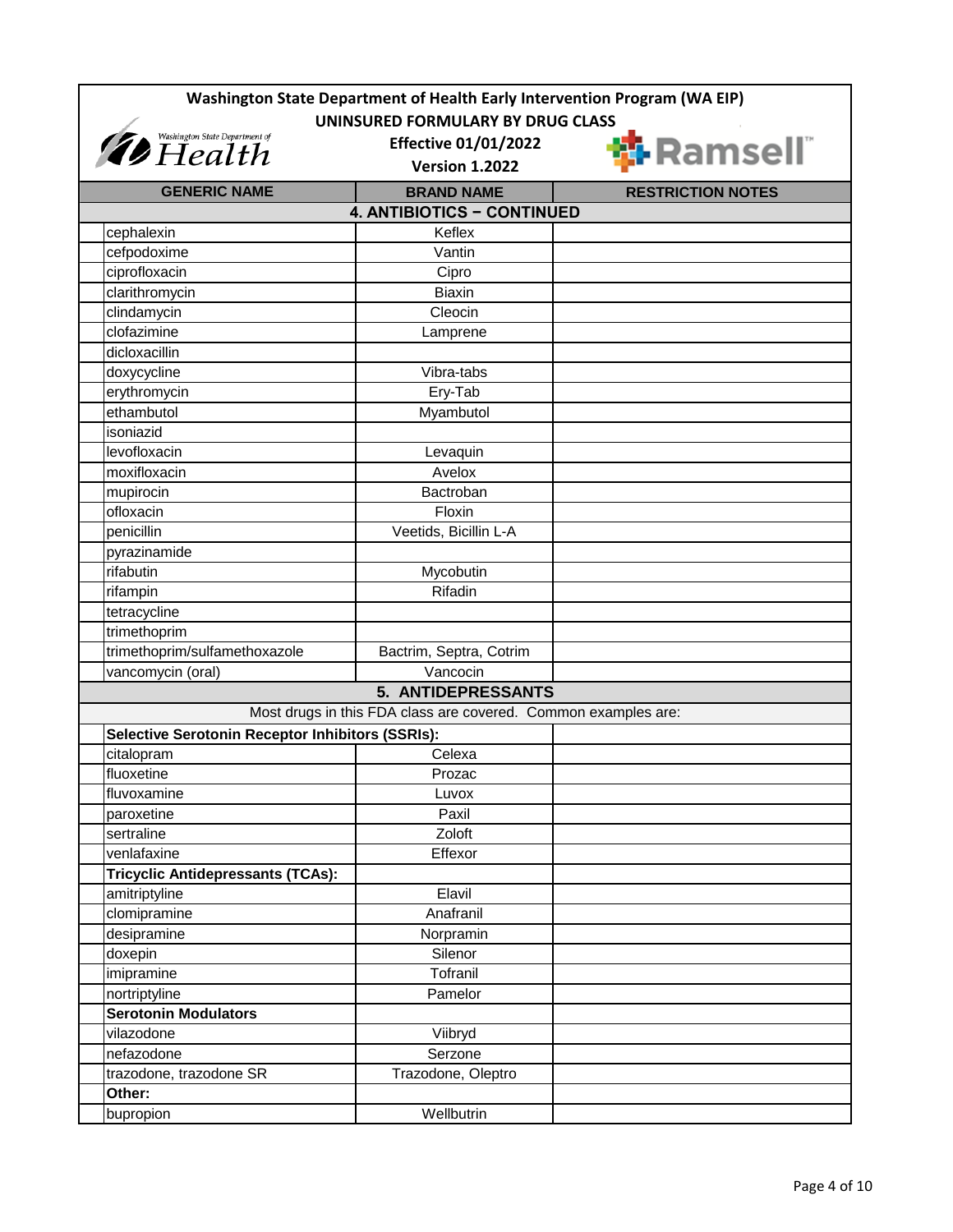| Washington State Department of Health Early Intervention Program (WA EIP)<br>UNINSURED FORMULARY BY DRUG CLASS |                                                         |                                                                |                          |
|----------------------------------------------------------------------------------------------------------------|---------------------------------------------------------|----------------------------------------------------------------|--------------------------|
|                                                                                                                | <i>Thealth Health</i>                                   | <b>Effective 01/01/2022</b><br><b>Version 1.2022</b>           | <b>1</b> Ramsell"        |
|                                                                                                                | <b>GENERIC NAME</b>                                     | <b>BRAND NAME</b>                                              | <b>RESTRICTION NOTES</b> |
|                                                                                                                |                                                         | <b>6. ANTIDIABETIC AGENTS</b>                                  |                          |
|                                                                                                                |                                                         | Most drugs in this FDA class are covered. Common examples are: |                          |
|                                                                                                                | <b>Biguanide</b>                                        |                                                                |                          |
|                                                                                                                | metformin                                               | Glucophage                                                     |                          |
|                                                                                                                | <b>Sulfonylureas</b>                                    |                                                                |                          |
|                                                                                                                | glyburide                                               | Diabeta, Micronase                                             |                          |
|                                                                                                                | glyburide micronized                                    | Glynase, Glycron                                               |                          |
|                                                                                                                | glimepiride                                             | Amaryl                                                         |                          |
|                                                                                                                | glipizide                                               | Glucotrol                                                      |                          |
|                                                                                                                | tolbutamide                                             | Orinase                                                        |                          |
|                                                                                                                | tolazamide                                              | Tolinase                                                       |                          |
|                                                                                                                | chlorpropamide                                          | <b>Diabinese</b>                                               |                          |
|                                                                                                                | <b>Alpha-Glucosidase Inhibitors</b>                     |                                                                |                          |
|                                                                                                                | acarbose                                                | Precose                                                        |                          |
|                                                                                                                | miglitol                                                | Glyset                                                         |                          |
|                                                                                                                | Thiazolidinediones                                      |                                                                |                          |
|                                                                                                                | pioglitazone                                            | Actos                                                          |                          |
|                                                                                                                | rosiglitazone                                           | Avandia                                                        |                          |
|                                                                                                                | <b>Meglitinides</b>                                     |                                                                |                          |
|                                                                                                                | repaglinide                                             | Prandin                                                        |                          |
|                                                                                                                | nateglinide                                             | <b>Starlix</b>                                                 |                          |
|                                                                                                                | Dipeptidyl Peptidase - 4 (DPP-4) Inhibitors             |                                                                |                          |
|                                                                                                                | sitagliptin                                             | Januvia                                                        |                          |
|                                                                                                                | saxagliptin                                             | Onglyza                                                        |                          |
|                                                                                                                | alogliptin                                              | Nesina                                                         |                          |
|                                                                                                                | linagliptin                                             | Tradjenta                                                      |                          |
|                                                                                                                | <b>Insulins</b>                                         |                                                                |                          |
|                                                                                                                | insulin aspart                                          | Fiasp, Novolog                                                 |                          |
|                                                                                                                | insulin degludec                                        | Tresiba                                                        |                          |
|                                                                                                                | insulin detemir                                         | Levemir                                                        |                          |
|                                                                                                                | insulin glargine                                        | Basaglar, Lantus, Toujeo                                       |                          |
|                                                                                                                | insulin isophane (NPH)                                  | Humulin N, Novolin N                                           |                          |
| $\bullet$                                                                                                      | insulin lispro                                          | Admelog, Humalog                                               |                          |
| $\bullet$                                                                                                      | insulin regular                                         | Humulin R, Novolin R                                           |                          |
|                                                                                                                | <b>Other Supplies</b>                                   |                                                                |                          |
| $\bullet$                                                                                                      | <b>Injection kits</b>                                   |                                                                |                          |
| $\bullet$                                                                                                      | Glucose test strips<br><b>Antidiabetic Combinations</b> |                                                                |                          |
|                                                                                                                | metformin/sitagliptin                                   | Janumet                                                        |                          |
|                                                                                                                | metformin/repaglinide                                   | PrandiMet                                                      |                          |
| $\bullet$                                                                                                      | metformin/saxagliptin                                   | Kombiglyze XR                                                  |                          |
|                                                                                                                | metformin/glyburide                                     | Glucovance                                                     |                          |
|                                                                                                                | metformin/rosiglitazone                                 | Avandamet                                                      |                          |
|                                                                                                                | metformin/pioglitazone                                  | Actoplus Met                                                   |                          |
|                                                                                                                | metformin/glipizide                                     | Metaglip                                                       |                          |
|                                                                                                                | metformin/linagliptin                                   | Jentadueto                                                     |                          |
|                                                                                                                | metformin/alogliptin                                    | Kazano                                                         |                          |
|                                                                                                                | rosiglitazone/glimepiride                               | Avandaryl                                                      |                          |
|                                                                                                                |                                                         |                                                                |                          |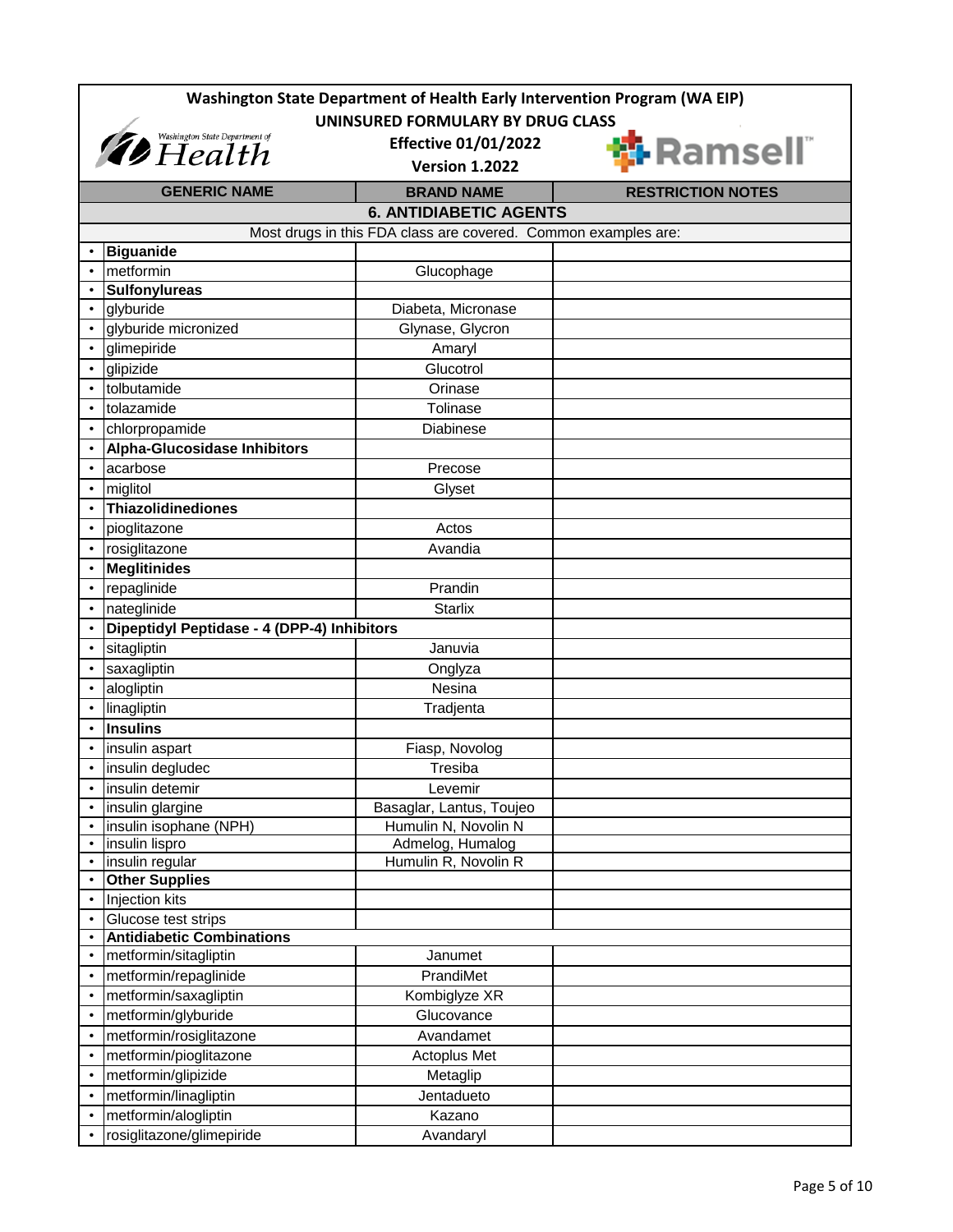| Washington State Department of Health Early Intervention Program (WA EIP) |                                                                |                          |  |
|---------------------------------------------------------------------------|----------------------------------------------------------------|--------------------------|--|
| UNINSURED FORMULARY BY DRUG CLASS                                         |                                                                |                          |  |
| <i><b>D</b></i> Health State Department of                                | <b>Effective 01/01/2022</b><br><b>Version 1.2022</b>           | <b>T</b> Ramsell"        |  |
|                                                                           |                                                                |                          |  |
| <b>GENERIC NAME</b>                                                       | <b>BRAND NAME</b>                                              | <b>RESTRICTION NOTES</b> |  |
|                                                                           | 7. ANTIFUNGALS                                                 |                          |  |
| clotrimazole                                                              | Lotrimin, Mycelex<br>Lotrisone Cream                           |                          |  |
| clotrimazole/betamethasone<br>fluconazole                                 | <b>Diflucan</b>                                                |                          |  |
| itraconazole                                                              |                                                                |                          |  |
| ketoconazole                                                              | Sporonox<br>Nizoral                                            |                          |  |
| miconazole                                                                | Monistat                                                       |                          |  |
| nystatin                                                                  |                                                                |                          |  |
| terconazole                                                               | Terazol                                                        |                          |  |
|                                                                           | <b>8. ANTIHYPERLIPIDEMICS</b>                                  |                          |  |
|                                                                           |                                                                |                          |  |
|                                                                           | Most drugs in this FDA class are covered. Common examples are: |                          |  |
| <b>Statins</b>                                                            |                                                                |                          |  |
| atorvastatin<br>$\bullet$                                                 | Lipitor                                                        |                          |  |
| lovastatin                                                                | Mevacor                                                        |                          |  |
| pravastatin                                                               | Pravachol                                                      |                          |  |
| simvastatin                                                               | Zocor                                                          |                          |  |
| fluvastatin                                                               | Lescol                                                         |                          |  |
| pitavastatin                                                              | Livalo                                                         |                          |  |
| rosuvastatin                                                              | Crestor                                                        |                          |  |
| <b>Antihyperlipidemics Combinations</b>                                   |                                                                |                          |  |
| lovastatin/niacin                                                         | Advicor                                                        |                          |  |
| simvastatin/ezetimibe                                                     | Vytorin                                                        |                          |  |
| <b>Bile Acid Sequestrants Agents (Resins)</b>                             |                                                                |                          |  |
| cholestyramine                                                            | Questran                                                       |                          |  |
| colestipol<br>$\bullet$                                                   | Colestid                                                       |                          |  |
| colesevelam                                                               | Welchol                                                        |                          |  |
| <b>Fibrates</b>                                                           |                                                                |                          |  |
| gemfibrozil                                                               | Lopid                                                          |                          |  |
| fenofibric acid                                                           | <b>Triplix</b>                                                 |                          |  |
| fenofibrate                                                               | Tricor, Antara                                                 |                          |  |
| niacin                                                                    | Vitamin B3                                                     |                          |  |
| ezetimibe                                                                 | Zetia                                                          |                          |  |
|                                                                           | 9. ANTIPARASITICS                                              |                          |  |
| albendazole                                                               | Albenza                                                        |                          |  |
| atovaquone                                                                | Mepron                                                         |                          |  |
| dapsone                                                                   | Aczone                                                         |                          |  |
| lindane                                                                   |                                                                |                          |  |
| metronidazole                                                             | Flagyl, Metrogel                                               |                          |  |
| paromomycin                                                               | Humatin                                                        |                          |  |
| permethrin                                                                | Elmite                                                         |                          |  |
| primaquine                                                                |                                                                |                          |  |
| pyrimethamine                                                             | Daraprim                                                       |                          |  |
| sulfa/pyrimethamine                                                       | Fansidar                                                       |                          |  |
| sulfadiazine                                                              | Microsulfon                                                    |                          |  |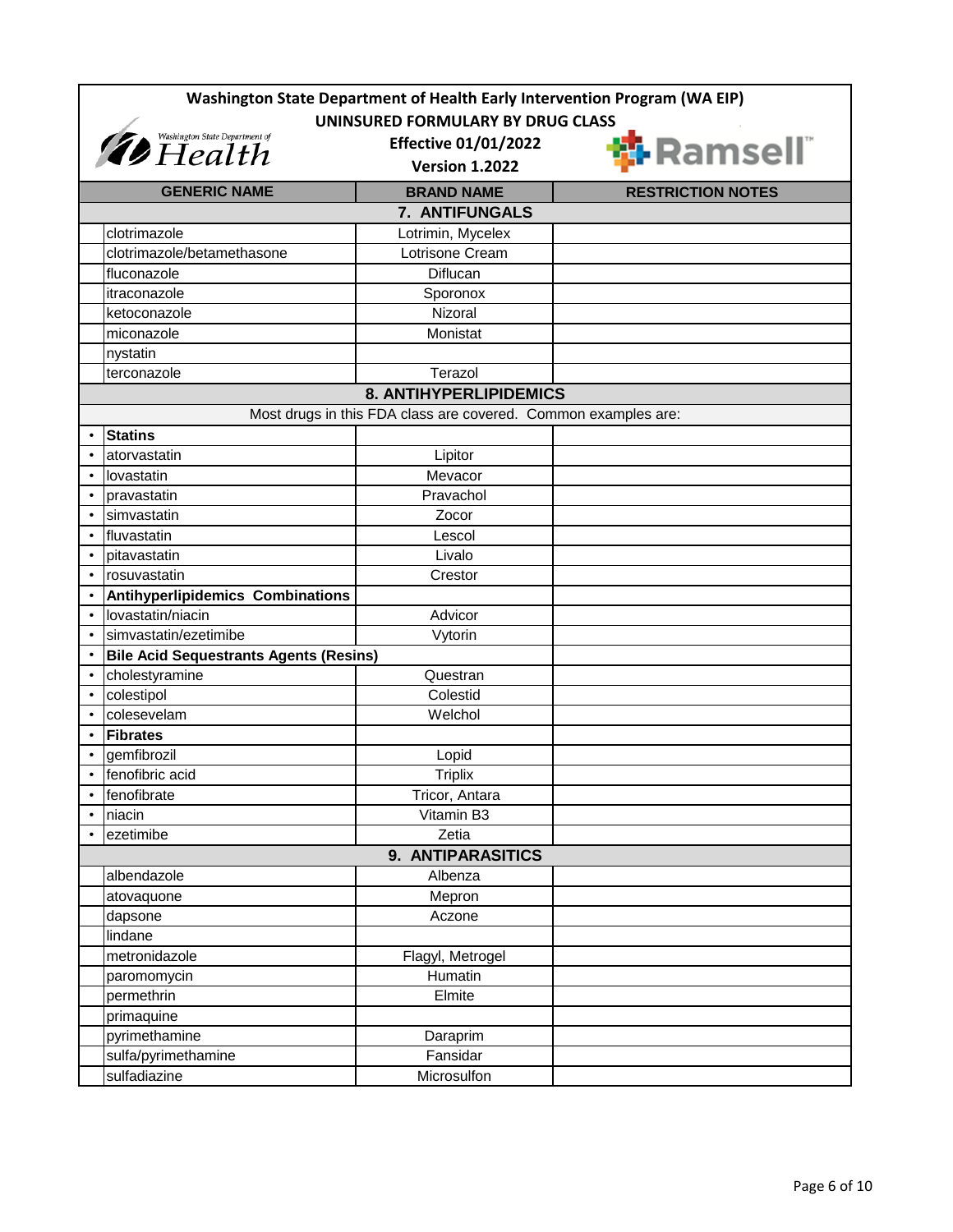| Washington State Department of Health Early Intervention Program (WA EIP)<br>UNINSURED FORMULARY BY DRUG CLASS |                                    |                           |  |
|----------------------------------------------------------------------------------------------------------------|------------------------------------|---------------------------|--|
| Washington State Department of<br><b>Effective 01/01/2022</b>                                                  |                                    | <mark>:</mark> I-Ramsell® |  |
|                                                                                                                | <b>Version 1.2022</b>              |                           |  |
| <b>GENERIC NAME</b>                                                                                            | <b>BRAND NAME</b>                  | <b>RESTRICTION NOTES</b>  |  |
|                                                                                                                | 10. ANTIVIRALS (OTHER)             |                           |  |
| acyclovir                                                                                                      | Zovirax                            |                           |  |
| cidofovir                                                                                                      | Vistide                            |                           |  |
| foscarnet                                                                                                      | Foscavir                           |                           |  |
| ganciclovir                                                                                                    | Cytovene                           | IV and Oral               |  |
| hepatitis B immune globulin                                                                                    | <b>HBIG</b>                        |                           |  |
| imiquimod cream                                                                                                | Aldara                             |                           |  |
| immune globulin IM                                                                                             | <b>IGIM</b>                        |                           |  |
| oseltamivir                                                                                                    | Tamiflu                            |                           |  |
| podofilox                                                                                                      | Condylox                           |                           |  |
| valacyclovir                                                                                                   | Valtrex                            |                           |  |
| valganciclovir                                                                                                 | Valcyte                            |                           |  |
| varicella zoster immune globulin                                                                               | <b>VZIG</b>                        |                           |  |
| zanamivir                                                                                                      | Relenza                            |                           |  |
|                                                                                                                | <b>11. BIPOLAR MEDICATION</b>      |                           |  |
| carbamazepine                                                                                                  | Tegretol                           |                           |  |
| clozapine                                                                                                      | Clozaril                           |                           |  |
| divalproex sodium                                                                                              | Depakote, Depakote ER              |                           |  |
| gabapentin                                                                                                     | Neurontin                          |                           |  |
| lamotrigine                                                                                                    | Lamictal                           |                           |  |
| lithium                                                                                                        | Lithobid                           |                           |  |
| olanzapine                                                                                                     | Zyprexa                            |                           |  |
| oxcarbazepine                                                                                                  | Trileptal                          |                           |  |
| quetiapine                                                                                                     | Seroquel                           |                           |  |
| risperidone                                                                                                    | Risperdal                          |                           |  |
| topiramate                                                                                                     | Topamate                           |                           |  |
| valproic acid                                                                                                  | Depakene                           |                           |  |
| ziprasidone                                                                                                    | Geodon                             |                           |  |
|                                                                                                                | <b>12. DERMATOLOGIC AGENTS</b>     |                           |  |
| selenium sulfide                                                                                               | Tersi                              |                           |  |
|                                                                                                                | <b>13. GASTROINTESTINAL AGENTS</b> |                           |  |
| crofelemer                                                                                                     | Fulyzaq                            |                           |  |
| dicyclomine                                                                                                    | Bentyl                             |                           |  |
| diphenoxylate/atropine                                                                                         | Lomotil                            |                           |  |
| dronabinol                                                                                                     | Marinol                            |                           |  |
| hyoscyamine                                                                                                    | Levbid, Levsin                     |                           |  |
| loperamide                                                                                                     | Immodium                           |                           |  |
| metoclopramide                                                                                                 | Reglan                             |                           |  |
| ondansetron hydrochloride                                                                                      | Zofran                             |                           |  |
| opium tincture                                                                                                 |                                    |                           |  |
| prochlorperazine                                                                                               | Compazine                          |                           |  |
| promethazine                                                                                                   | Phenergan                          |                           |  |
| H2-Antagonists                                                                                                 |                                    |                           |  |
| cimetidine                                                                                                     | Tagamet                            |                           |  |
| famotidine                                                                                                     | Pepcid                             |                           |  |
| nizatidine                                                                                                     | Axid                               |                           |  |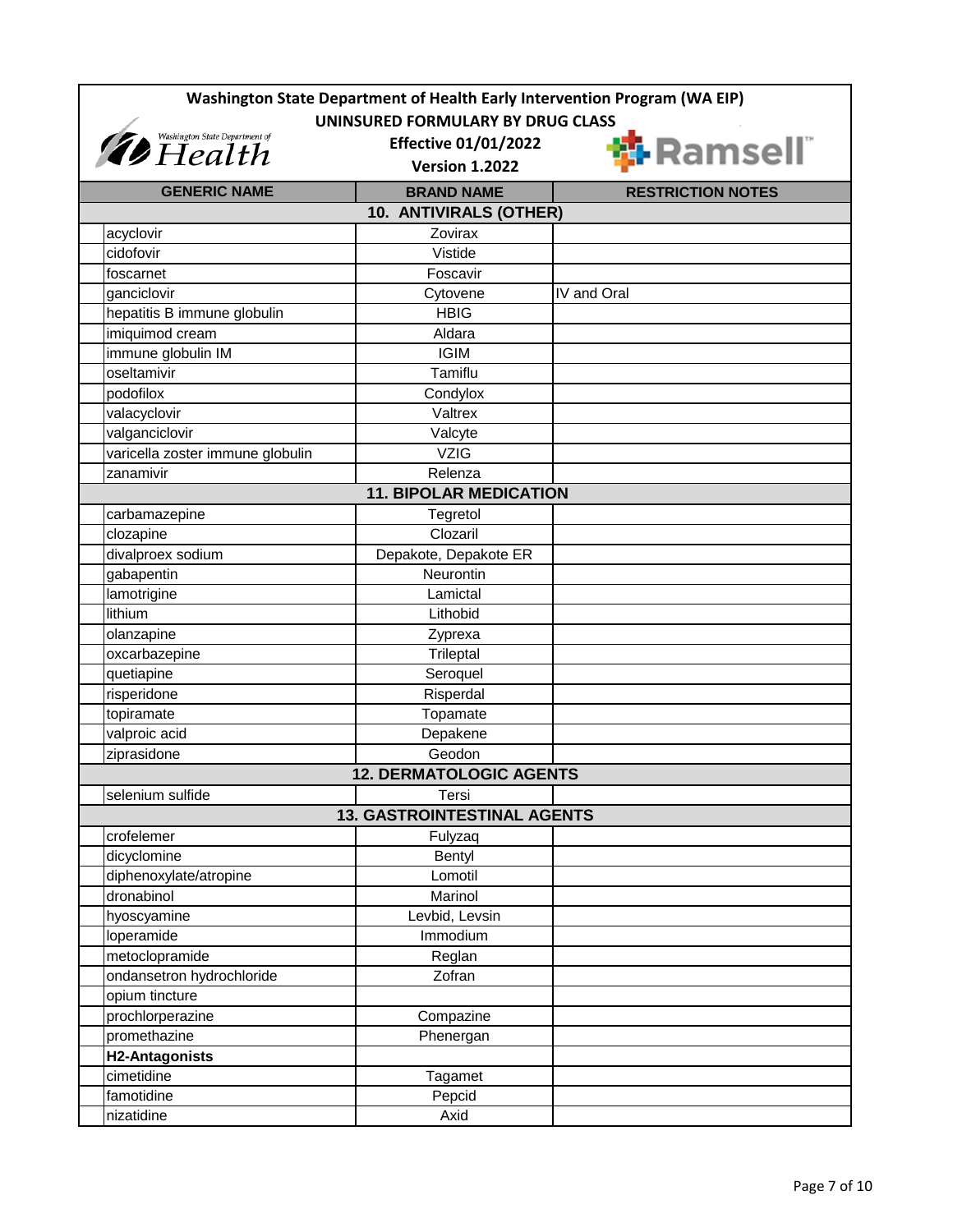|           | Washington State Department of Health Early Intervention Program (WA EIP) |                                                                                                  |                                                                                                                                                 |  |
|-----------|---------------------------------------------------------------------------|--------------------------------------------------------------------------------------------------|-------------------------------------------------------------------------------------------------------------------------------------------------|--|
|           | UNINSURED FORMULARY BY DRUG CLASS                                         |                                                                                                  |                                                                                                                                                 |  |
|           | <i><b><i>Ab</i></b> Washington State Department of <b>Ab</b></i> $He$     | <b>Effective 01/01/2022</b><br><b>Version 1.2022</b>                                             | <mark>:</mark> Ramsell®                                                                                                                         |  |
|           | <b>GENERIC NAME</b>                                                       | <b>BRAND NAME</b>                                                                                | <b>RESTRICTION NOTES</b>                                                                                                                        |  |
|           |                                                                           | <b>13. GASTROINTESTINAL AGENTS - CONTINUED</b>                                                   |                                                                                                                                                 |  |
|           | ranitidine                                                                | Zantac                                                                                           |                                                                                                                                                 |  |
|           | <b>Proton Pump Inhibitors (PPIs)</b>                                      |                                                                                                  |                                                                                                                                                 |  |
|           | esomeprazole                                                              | Nexium                                                                                           |                                                                                                                                                 |  |
|           | lansoprazole                                                              | Prevacid                                                                                         |                                                                                                                                                 |  |
|           | omeprazole                                                                | Prilosec                                                                                         |                                                                                                                                                 |  |
|           | pantoprazole                                                              | Protonix                                                                                         |                                                                                                                                                 |  |
|           | rabeprazole                                                               | Aciphex                                                                                          |                                                                                                                                                 |  |
|           |                                                                           | <b>14. HEMATOPOIETIC AGENTS</b>                                                                  |                                                                                                                                                 |  |
|           | epoetin-alpha                                                             | Procrit, Epogen                                                                                  |                                                                                                                                                 |  |
|           | filgrastim (G-CSF)                                                        | Neupogen                                                                                         |                                                                                                                                                 |  |
|           |                                                                           | <b>15. HEPATITIS TREATMENT</b>                                                                   |                                                                                                                                                 |  |
|           |                                                                           |                                                                                                  | Supplemental form required for Prior Authorization (PA) Hepatitis C Treatments.                                                                 |  |
|           |                                                                           | Download Supplement form from www.ramsellcorp.com                                                |                                                                                                                                                 |  |
|           |                                                                           | Clinical criteria MUST be met prior to approval.                                                 |                                                                                                                                                 |  |
|           | adefovir                                                                  | Hepsera                                                                                          |                                                                                                                                                 |  |
| Λ         | daclatasvir                                                               | Daklinza                                                                                         |                                                                                                                                                 |  |
| ۸         | elbasvir and grazoprevir                                                  | Zepatier                                                                                         |                                                                                                                                                 |  |
| Λ         | entecavir                                                                 | <b>Baraclude</b>                                                                                 | Restricted to use in the treatment of Hepatitis<br>B. Baraclude® Supplemental form required.                                                    |  |
| Λ         | glecaprevir/pibrentasvir                                                  | Mavyret                                                                                          | Effective 5/1/2019                                                                                                                              |  |
| Λ         | ledipasvir and sofosbuvir                                                 | Harvoni                                                                                          |                                                                                                                                                 |  |
| Λ         | sofosbuvir                                                                | Sovaldi                                                                                          |                                                                                                                                                 |  |
| Λ         | sofosbuvir and velpatasvir                                                | Epclusa                                                                                          |                                                                                                                                                 |  |
| $\wedge$  | sofosbuvir-velpatasvir-voxilaprevir                                       | Vosevi                                                                                           | Effective 5/1/2019                                                                                                                              |  |
| $\lambda$ | ombitasvir, paritaprevir, ritonavir and                                   | <b>Vierkira Pak</b>                                                                              |                                                                                                                                                 |  |
|           | dasabuvir                                                                 | Viekira Pak XR                                                                                   |                                                                                                                                                 |  |
| $\wedge$  | ombitasvir, paritaprevir and ritonavir                                    | Technivie                                                                                        |                                                                                                                                                 |  |
|           | interferon alfa-2a                                                        | Roferon-A                                                                                        |                                                                                                                                                 |  |
|           | interferon alfa-2b                                                        | Intron-A                                                                                         |                                                                                                                                                 |  |
|           | pegylated interferons                                                     | Pegasys                                                                                          |                                                                                                                                                 |  |
|           | ribavirin                                                                 | Copegus                                                                                          |                                                                                                                                                 |  |
|           |                                                                           | <b>16. HORMONES</b>                                                                              |                                                                                                                                                 |  |
|           | estrogen                                                                  | Premarin                                                                                         |                                                                                                                                                 |  |
|           | medroxyprogesterone                                                       | Depo-Provera, Provera                                                                            |                                                                                                                                                 |  |
|           | megestrol acetate                                                         | Megace                                                                                           |                                                                                                                                                 |  |
|           | nandrolone                                                                | Deca-Durabolin                                                                                   |                                                                                                                                                 |  |
|           | oxandrolone                                                               | Oxandrin                                                                                         |                                                                                                                                                 |  |
|           | testosterone products                                                     | Examples include:<br>Androderm, AndroGel,<br>Striant, Testim, Testoderm,<br><b>Testoderm TTS</b> |                                                                                                                                                 |  |
| ٨         | tesamorelin                                                               | Egrifta SV                                                                                       | Treatment will not be authorized for cosmetic<br>use or weight loss. Supplemental form<br>required; can be accessed from<br>www.ramsellcorp.com |  |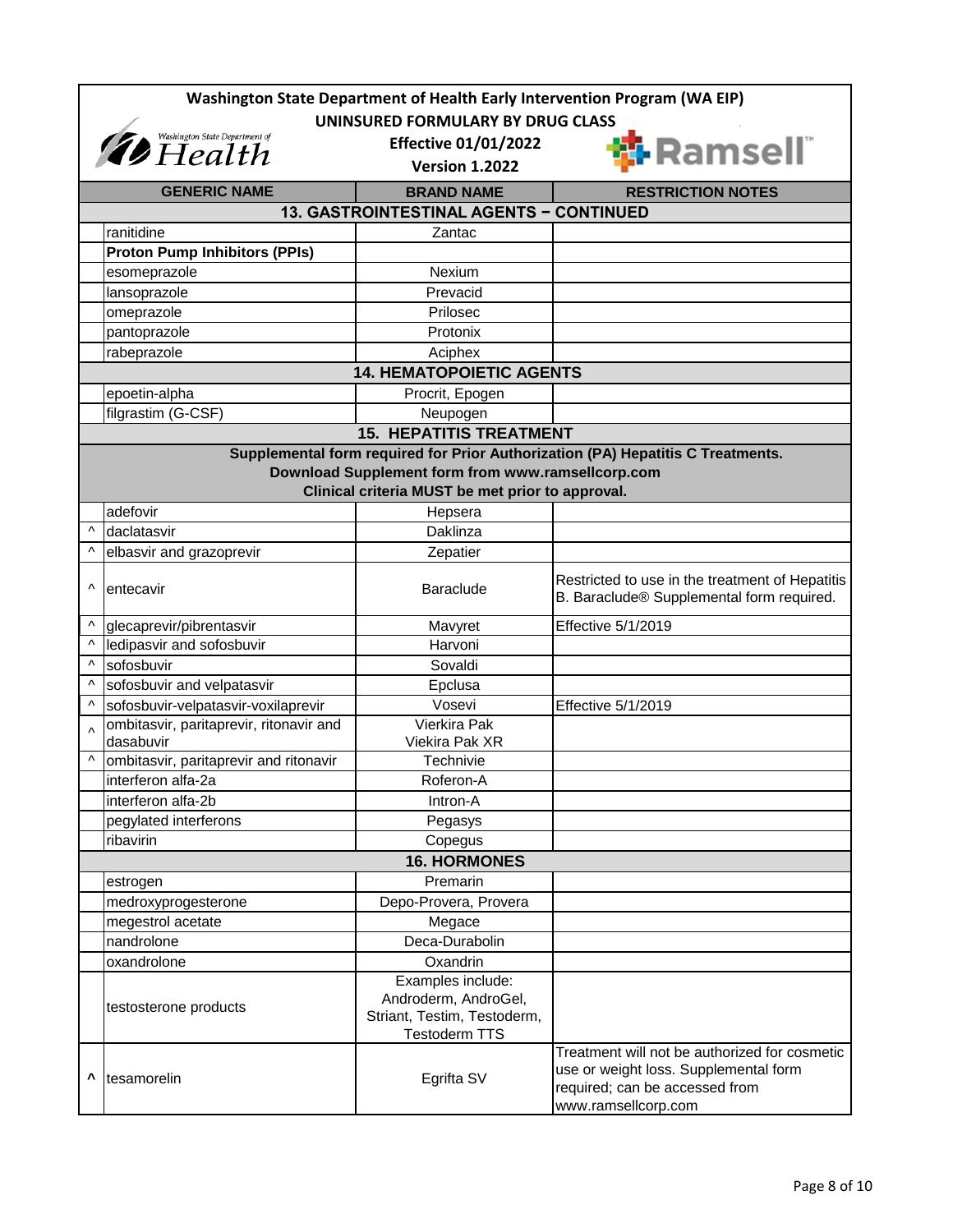| Washington State Department of Health Early Intervention Program (WA EIP) |                                  |                                          |  |
|---------------------------------------------------------------------------|----------------------------------|------------------------------------------|--|
| UNINSURED FORMULARY BY DRUG CLASS                                         |                                  |                                          |  |
| <i>Thealth</i> Washington State Department of                             | <b>Effective 01/01/2022</b>      | <b>i</b> Ramsell"                        |  |
|                                                                           | <b>Version 1.2022</b>            |                                          |  |
| <b>GENERIC NAME</b>                                                       | <b>BRAND NAME</b>                | <b>RESTRICTION NOTES</b>                 |  |
|                                                                           | 17. HORMONE REPLACEMENT THERAPY  |                                          |  |
| <b>Androgens</b>                                                          |                                  |                                          |  |
|                                                                           | Examples include:                |                                          |  |
|                                                                           | Androderm, AndroGel,             |                                          |  |
| testosterone products                                                     | Striant, Testim, Testoderm,      | All drugs in this FDA class are covered. |  |
|                                                                           | <b>Testoderm TTS</b>             |                                          |  |
| <b>Aromatase Inhibitors</b>                                               |                                  | All drugs in this FDA class are covered. |  |
| anastrozole                                                               | Arimidex                         | Common examples are:                     |  |
| letrozole                                                                 | Femera                           |                                          |  |
|                                                                           |                                  | All drugs in this FDA class are covered. |  |
| <b>Conjugated Oral Estrogen</b>                                           |                                  | Common examples are :                    |  |
| estrogens, conjugated                                                     | Premarin                         |                                          |  |
| estrogens, conjugated synthetic                                           | Enjuvia                          |                                          |  |
| <b>Estrogens/Estrogenic Agents</b>                                        |                                  | All drugs in this FDA class are covered. |  |
|                                                                           |                                  | Common examples are :                    |  |
| estradiol                                                                 | Estradiol<br>Estradiol valerate, |                                          |  |
| estradiol valerate intramuscular in oil                                   | Delestrogen                      | IM Injection                             |  |
| estradiol Gel                                                             | Elestrin, Estrogel, Divigel      | <b>Topical Gel</b>                       |  |
| estradiol TD Patch                                                        | Minivelle, Vivelle-DOT           | Transdermal patch                        |  |
| esterified estrogens                                                      | Menest                           |                                          |  |
| <b>Hair Growth Agents</b>                                                 |                                  |                                          |  |
| finasteride                                                               | Propecia                         |                                          |  |
| <b>Local Anesthetics</b>                                                  |                                  |                                          |  |
| lidocaine-prilocaine cream                                                | <b>EMLA</b>                      |                                          |  |
| <b>Potassium Sparing Diuretics</b><br>spironolactone                      | Aldactone                        |                                          |  |
| <b>Progestins</b>                                                         |                                  |                                          |  |
| medroxyprogesterone acetate                                               | Depo-Provera                     |                                          |  |
| progesterone micronized                                                   | Prometrium                       |                                          |  |
| <b>Prostatic Hypertrophy Agents</b>                                       |                                  |                                          |  |
| dutasteride                                                               | Avodart                          |                                          |  |
| Vaginal Estrogen                                                          |                                  |                                          |  |
| estradiol vaginal cream                                                   | Estrace                          | <b>Topical cream</b>                     |  |
|                                                                           | <b>18. ORAL STEROIDS</b>         |                                          |  |
| methylprednisolone                                                        | Medrol, Methylpred               |                                          |  |
| prednisone                                                                | Prednisone                       |                                          |  |
|                                                                           | <b>19. VACCINES</b>              |                                          |  |
| Multiple-dose vials are not covered                                       |                                  |                                          |  |
| hemophilus influenza type B vaccine                                       | Hib                              |                                          |  |
| hepatitis A vaccine                                                       | Havrix, Vaqta                    |                                          |  |
| hepatitis B vaccine                                                       | Recombivax HB, Engerix B         |                                          |  |
| hepatitis A/hepatitis B vaccine                                           | Twinrix                          |                                          |  |
| influenza virus vaccine, split or whole<br>virus                          | Afluria, Fluarix                 |                                          |  |
| diphtheria & tetanus toxoids &<br>pertussis vaccine                       | Adacel, Boostrix                 |                                          |  |
| diphtheria & tetanus toxoids                                              | Tenivac                          |                                          |  |